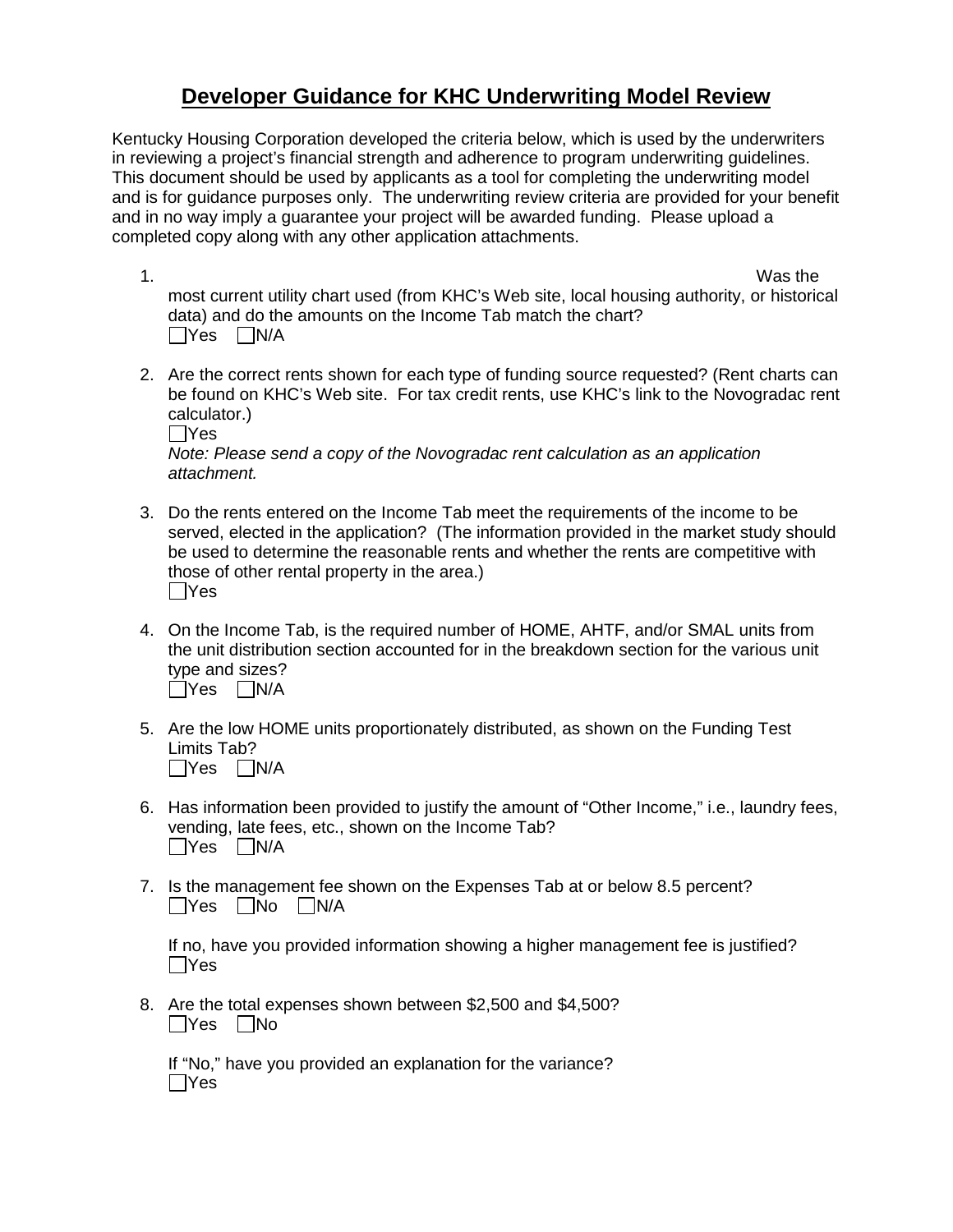- 9. Is the Operating Deficit Reserve (ODR) amount equal to or greater than the minimum amount of ODR shown on the Sources and Uses Tab? Has the source of funding for the ODR been identified on the Sources and Uses Tab?  $\Box$ Yes
- 10. If requesting SMAL, is the interest rate shown at or above 3.5 percent and the amount no more than 90 percent of the lesser of total development cost or appraised value? (Value is defined as the total of appraised value at restricted rents and the value of preferred financing.)  $\Box$ Yes
- 11. If requesting SMAL funds, has the 1 percent origination fee been included on the Construction Financing or Permanent Financing line on the Sources and Uses Tab?  $\Box$ Yes  $\Box$ N/A
- 12. If a project is requesting KHC funds and can support an amortizing KHC loan of at least \$50,000 while maintaining a positive cash flow for 15 years, any request for grant or deferred loan on the underwriting model will be changed reflect the amount of amortizing loan the project can support. Have you checked to see if your project can support an amortizing loan of at least \$50,000? If it can, have you shown this loan on the Sources and Uses Tab?

 $\Box$ Yes  $\Box$ N/A

- 13. Do the non-KHC funds require a rent restriction? If so, are the rents within the required limits?  $\Box$ Yes  $\Box$ N/A
- 14. Does the rate and term shown for any non-KHC loans match those shown on the commitment letters?  $\Box$ Yes  $\Box$ N/A
- 15. Does the amount shown for acquisition match what is shown in the site control documentation provided?  $\Box$ Yes  $\Box$ N/A
- 16. If requesting tax credits, are the total KHC funds requested and the amount of equity funds paid in during construction equal to the total project costs? (Refer to the pay-in schedule from the syndicator.)

 $\Box$ Yes  $\Box$ No  $\Box$ N/A If no, you have a construction gap. Have you provided a copy of your bridge loan commitment?  $\Box$ Yes  $\Box$ N/A

- 17. Has the appropriate amount of Match (5 percent) been provided for all KHC funds you are requesting?  $\Box$ Yes
- 18. Is the HOME match from an eligible source? (Refer to rental guidelines.)  $\Box$ Yes  $\Box$ N/A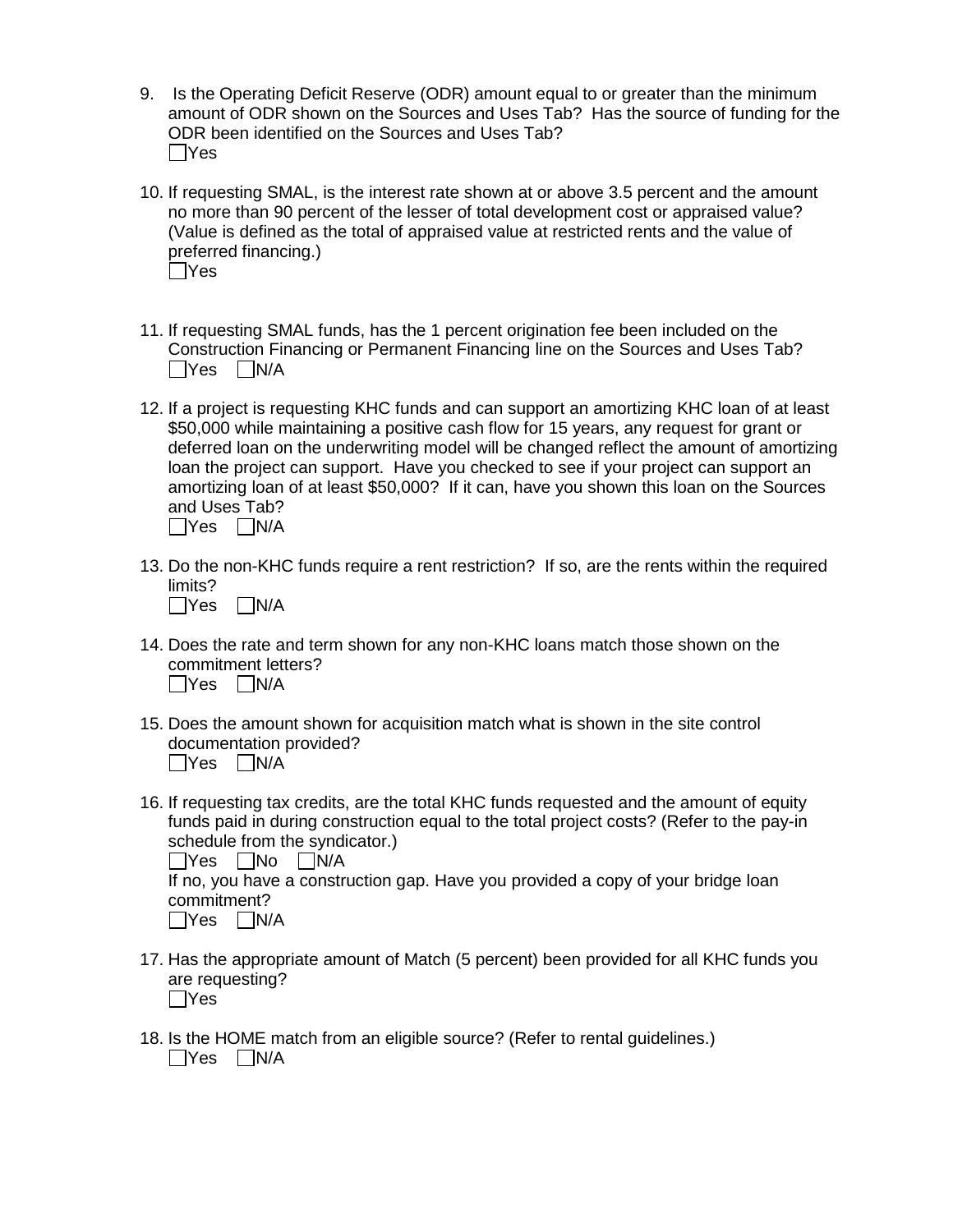19. If using AHTF funds as a source of match for the HOME funds, is there also a minimum of 5 percent of non-KHC funds in the project?

| Yes | ÌN/A |
|-----|------|
|-----|------|

20. Is the project located in a QCT and providing a Community Service Facility (CSF)?  $\Box$ Yes  $\Box$ N/A

*Note: If yes, one additional unit may be given on the per-unit test on the Housing Credit Tab for the CSF or the ratio of the square footage of the CSF to the total residential square footage is used to calculate the percentage of additional credit allowed, but it may not exceed 25 percent.*

21. If the project is requesting the 30 percent boost in Housing Credits, have you provided proof the boost is needed?

| <b>IYes</b> | N/A |
|-------------|-----|
|             |     |

- 22. On the Housing Credit Tab have you shown the correct per-unit limit in the Housing Credit Per Unit Test section? (\$15,000 for urban counties, \$16,500 for rural counties, **or** if requesting the 30 percent boost, \$19,500 for urban counties or \$21,450 for rural counties)  $\Box$ Yes  $\Box$ N/A
- 23. Does the total amount of housing credits requested exceed the maximum eligible amount allowed per the calculation on the Housing Credits Tab?  $\Box$ Yes  $\Box$ N/A
- 24. If the project is deferring developer fee, can the project pay it back within 10 years?  $\Box$ Yes  $\Box$ No  $\Box$ N/A If no, have you shown the remaining unpaid developer fee on the Sources and Uses Tab as "excluded from basis"?  $\Box$ Yes  $\Box$ N/A
- 25. Have all the soft costs been budgeted for, i.e., construction interest, appraisal, architect fees, legal fees, market study fees, property taxes, survey, title, and recording?  $\Box$ Yes
- 26. If requesting Housing Credits, has the reservation fee and application fee been included on the Tax Credit line on the Sources and Uses Tab?  $\Box$ Yes  $\Box$ N/A
- 27. Is the Reserve for Replacement calculation correct?  $\Box$ Yes  $\Box$ N/A

*Note: If a different reserve amount is required by the syndicator or RD, KHC can make the change on the underwriting model for you.*

- 28. Does the amount of Housing Credit equity shown on the Sources and Uses Tab match the amount shown in the syndicator letter?  $\Box$ Yes  $\Box$ N/A
- 29. Is the combined HOME and AHTF amount equal to or less than \$850,000?  $\Box$ Yes  $\Box$ N/A